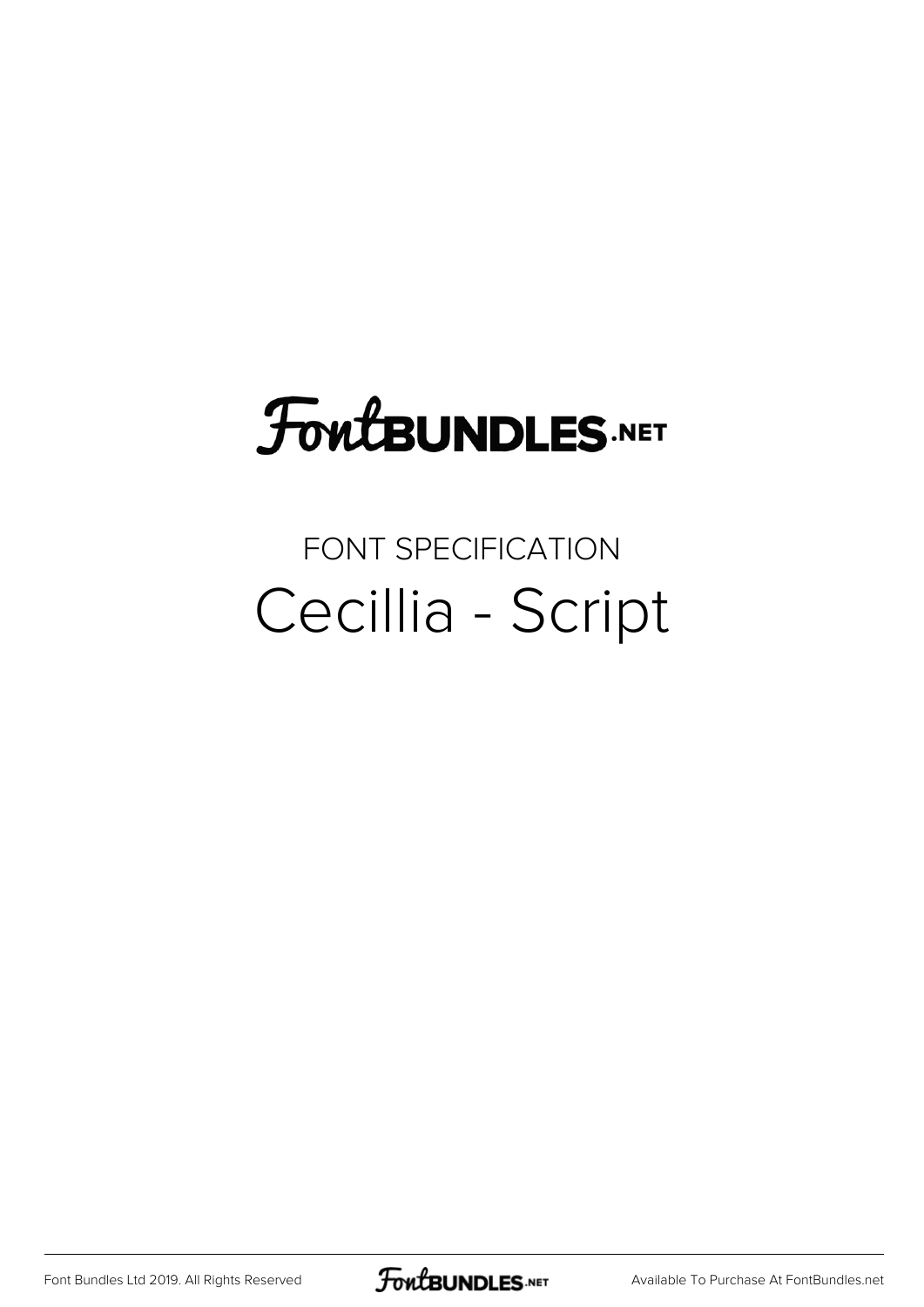## Cecilia - Regular

Uppercase Characters

ABCDEFGHIJKLMNOP QRSTUVWXYZ

Lowercase Characters

abcdefghijklmnopqrstuv  $wxyz$ 

Numbers

0123456789

Punctuation and Symbols



All Other Glyphs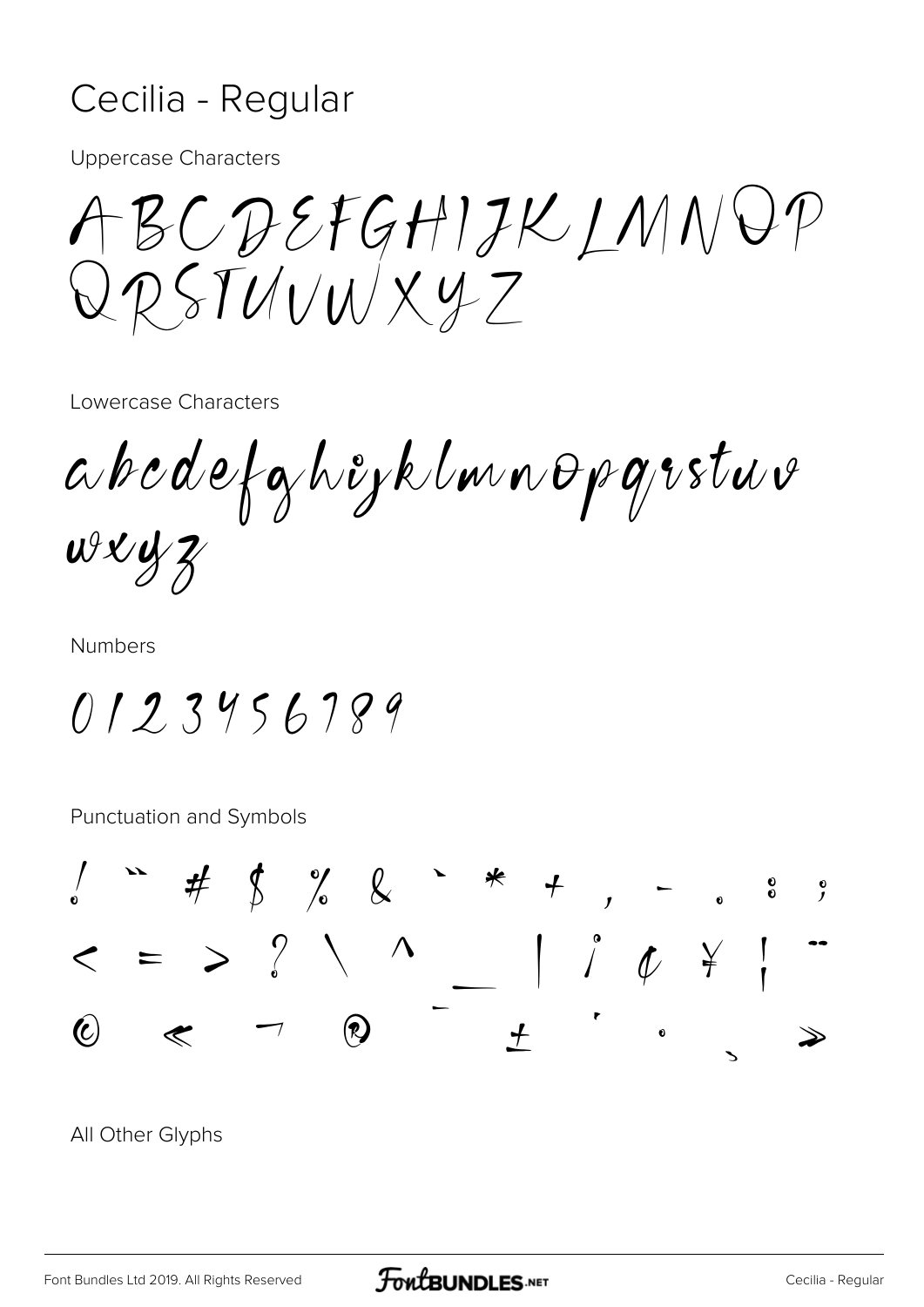$\hat{A}$   $\hat{A}$   $\hat{A}$   $\hat{A}$   $\hat{A}$   $\hat{A}$   $\hat{B}$   $\hat{C}$   $\hat{C}$ É Ê Ë Ì Í Î Ï Ñ Ò  $\dot{\mathcal{O}}$   $\ddot{\mathcal{O}}$   $\times$   $\dot{\mathcal{O}}$   $\dot{\mathcal{U}}$   $\dot{\mathcal{U}}$   $\ddot{\mathcal{U}}$ Ü Ý à á â ã ä å æ  $e$  è é ë i i  $\tilde{v}$  $\bar{w}$   $\dot{\theta}$   $\dot{\theta}$   $\bar{\theta}$   $\ddot{\theta}$   $\ddot{\theta}$   $\ddot{\theta}$   $\dot{\theta}$   $\dot{\theta}$  $\dot{u}$   $\ddot{u}$   $\ddot{y}$   $\ddot{y}$   $\ddot{A}$   $\ddot{a}$   $\ddot{a}$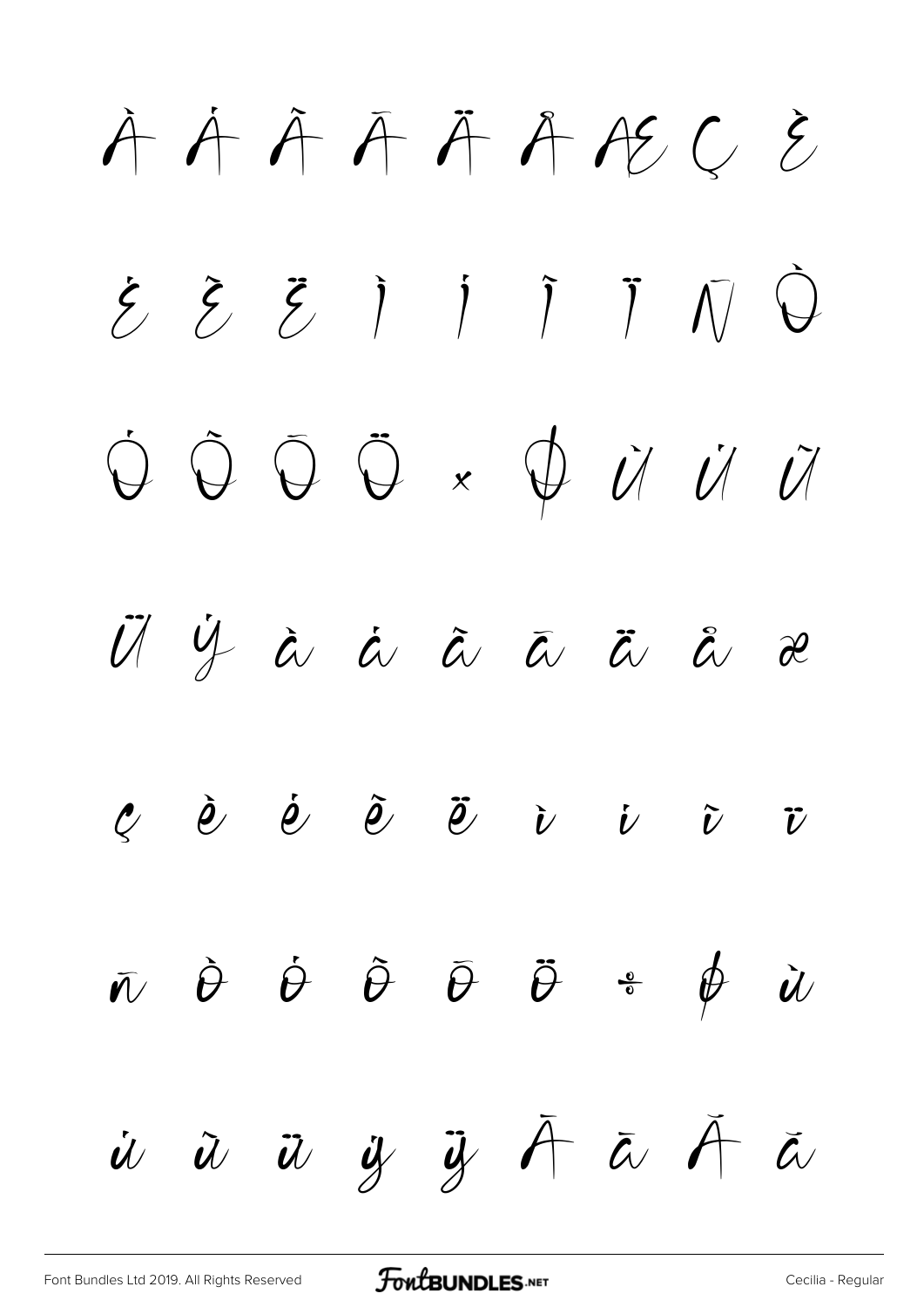AaCOCOCOC  $\check{c}$   $\check{D}$   $d'$   $\mathcal{D}$   $\check{c}$   $\check{e}$   $\check{e}$   $\check{e}$  $e$   $\xi$   $e$   $\xi$   $\tilde{e}$   $\xi$   $\tilde{q}$   $\xi$   $\tilde{q}$  $G$  of  $G$  of  $\hat{H}$   $\tilde{L}$   $\bar{L}$   $\bar{U}$  $\bar{v}$   $\bar{v}$   $\bar{v}$   $\bar{v}$   $\bar{v}$   $\bar{v}$   $\bar{v}$   $\bar{v}$   $\bar{v}$  $1$   $t$   $\dot{\wedge}$   $\dot{\wedge}$   $\dot{\wedge}$   $\dot{\wedge}$   $\dot{\wedge}$   $\dot{\wedge}$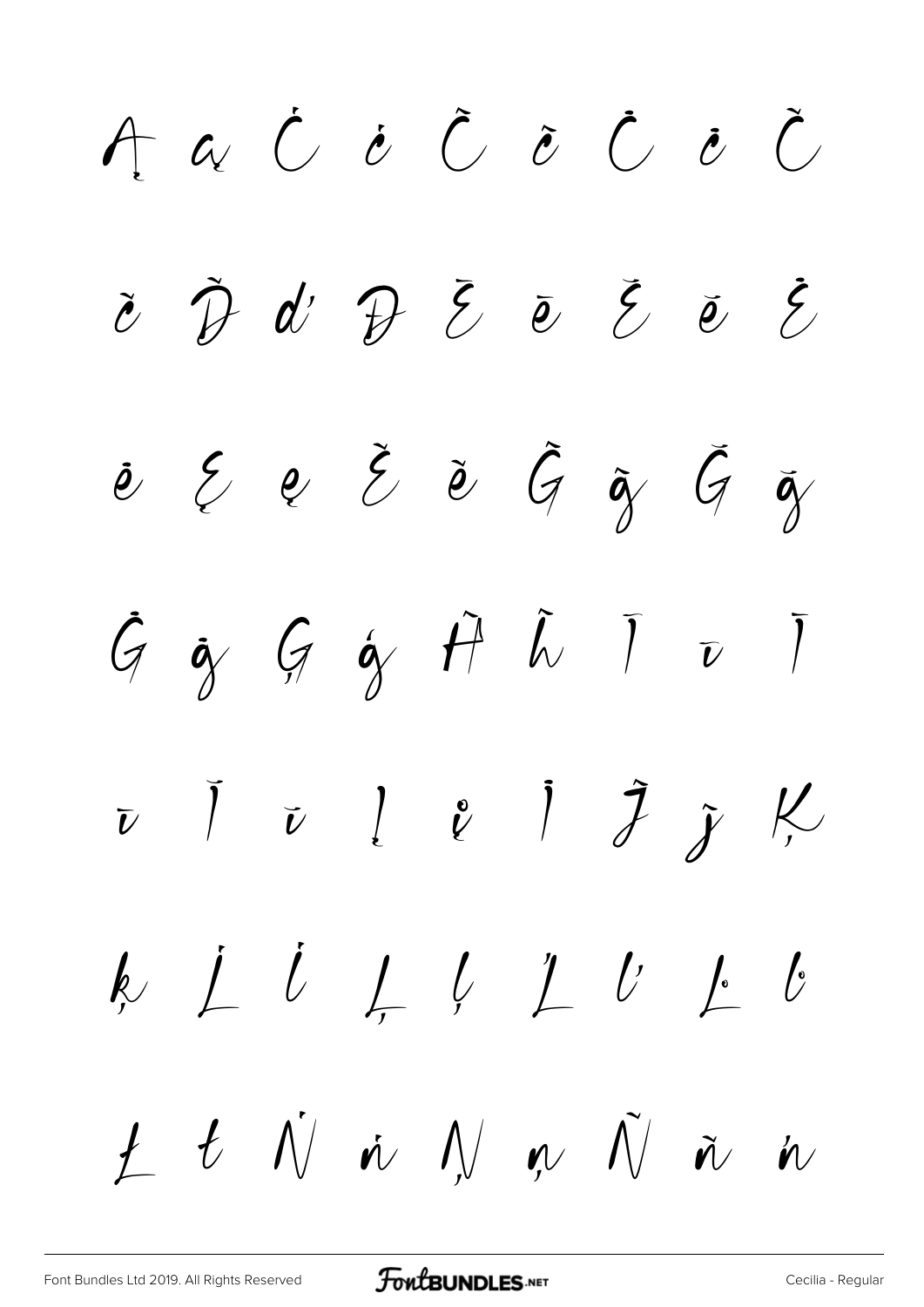$\bar{\Theta}$   $\bar{\Theta}$   $\bar{\Theta}$   $\ddot{\Theta}$   $\ddot{\Theta}$   $\ddot{\theta}$   $\ddot{\theta}$   $\ddot{\theta}$   $\ddot{\theta}$   $\ddot{\theta}$  $i \mathcal{R}$   $i \mathcal{\tilde{R}}$   $\tilde{i}$   $\zeta$   $\dot{\zeta}$   $\tilde{\zeta}$  $\zeta$   $\xi$   $\xi$   $\xi$   $\zeta$   $f$   $\xi$   $\zeta$ ũ Ū ū Ŭ ŭ Ů ů Ű ű  $U$  u  $\tilde{U}$  w  $\tilde{Y}$  y  $\tilde{y}$   $\tilde{Z}$   $\dot{\tilde{z}}$  $Z$   $\zeta$   $Z$   $\zeta$   $f$   $A\overline{c}$   $x$   $\psi$   $\phi$ Ș ș ˆ ˇ ˘ ˙ ˚  $\overline{a}$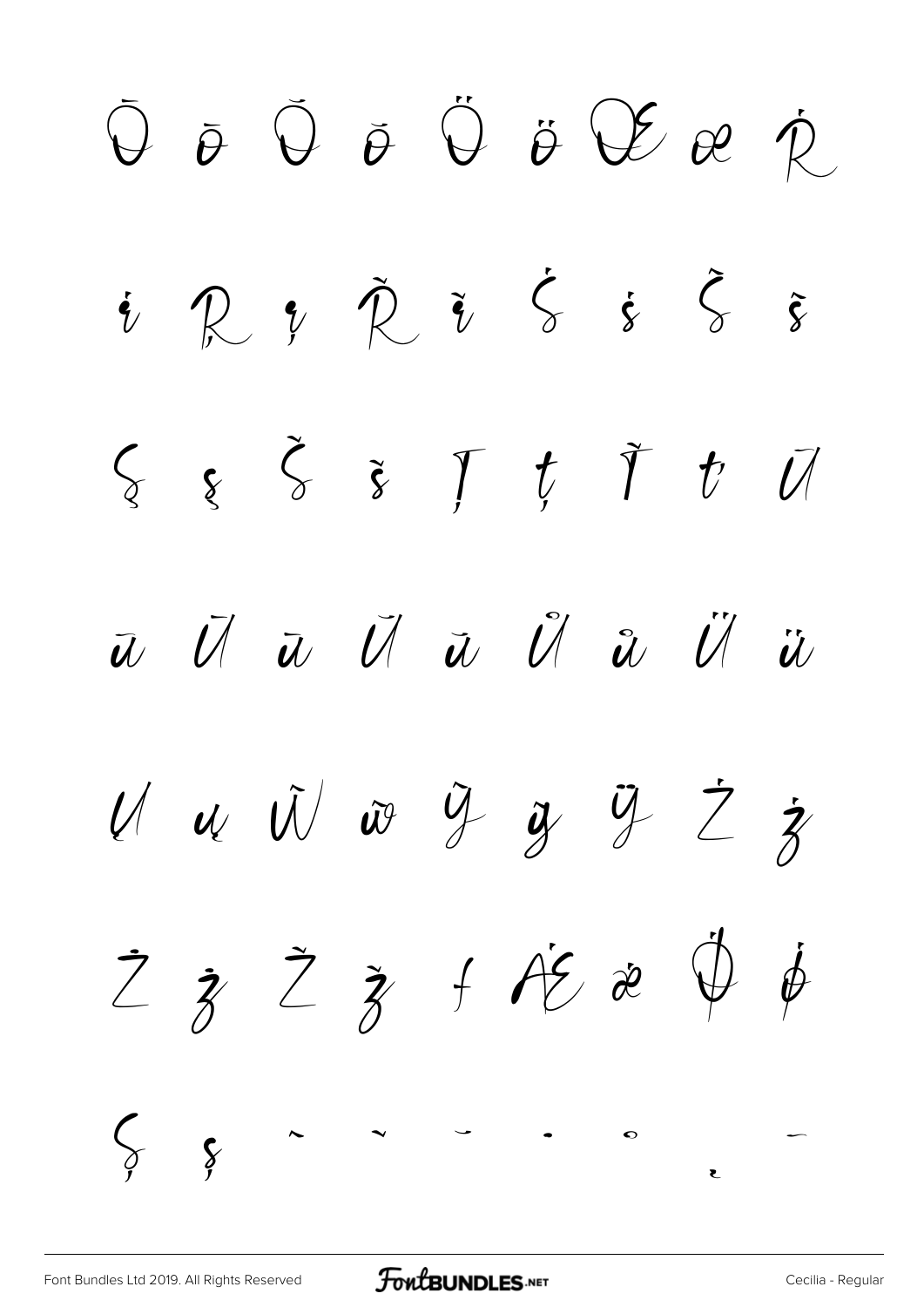W is W is W is y y  $\neq$  ...  $\frac{1}{\sqrt{\omega}}$  < >  $1 + \epsilon$  $s$   $\geq$  ab ad ah ak aa al  $\neq$ at att af bl bh dh d eh of eh ed el et ett eth ef ek ht  $ik$  rd re  $i$  rt  $i$   $k$   $i$   $m$   $n$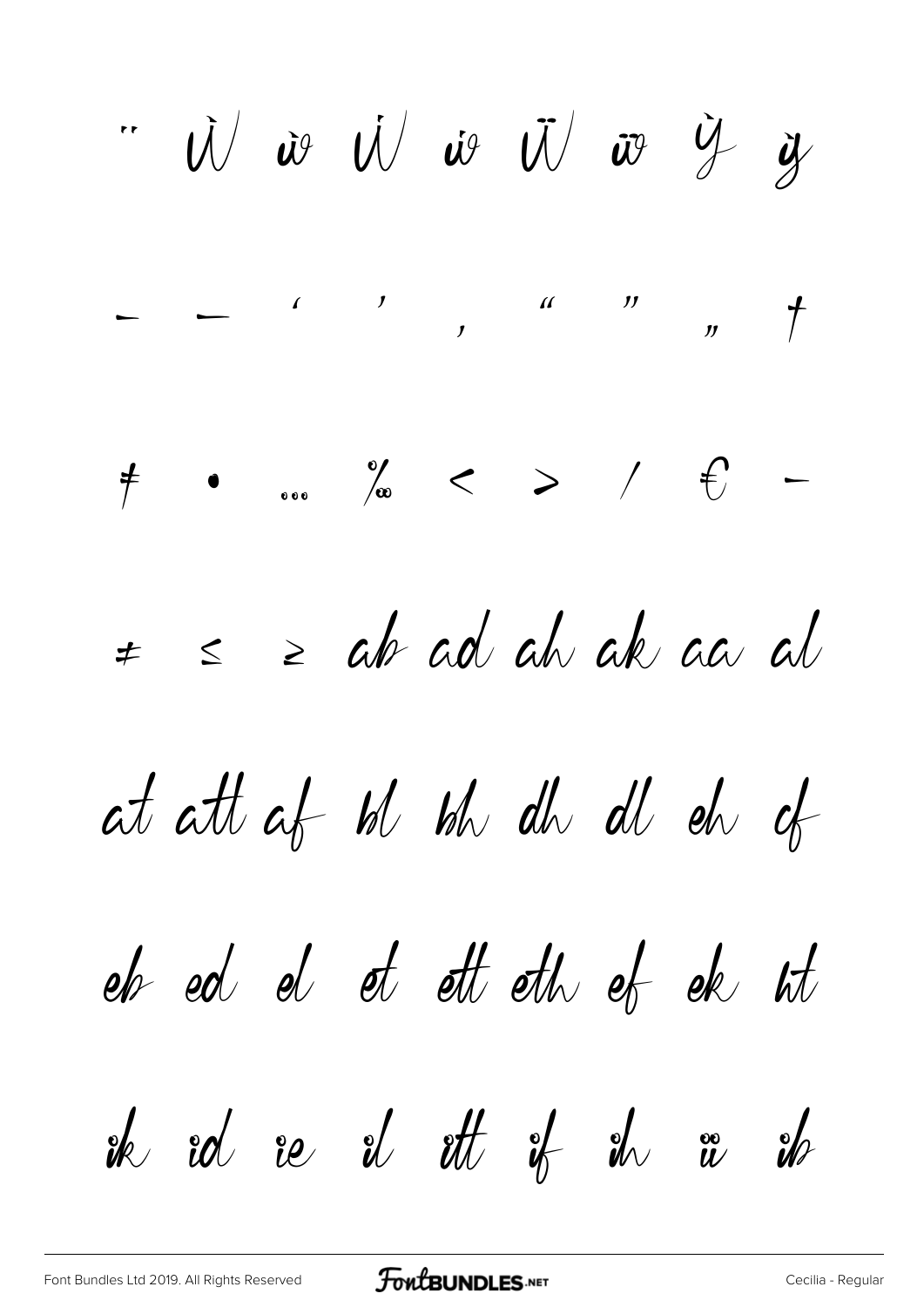kh kl tt th mh ml mt nl nd nt oo ol ot ott of oh sl ss de ok od th the th ud un uh uk ut ut uh uf de du tt ee shot to the state of  $\phi$  $v$  f l m n  $\theta$  p  $q$  $v$  &  $t$   $w$   $v$   $w$   $y$   $z$